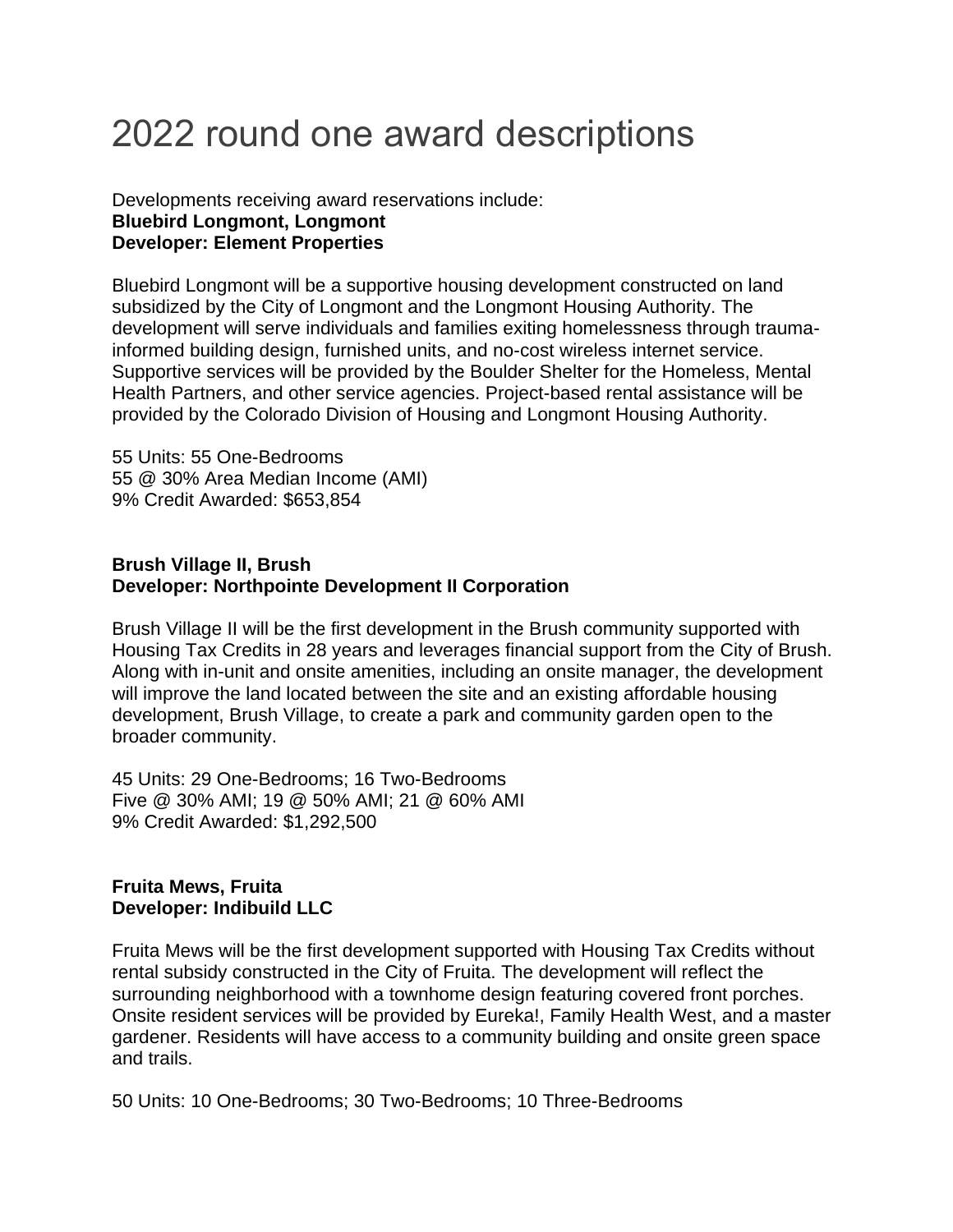Four @ 30% AMI; 4 @ 40% AMI; 12 @ 50% AMI; 24 @ 60% AMI; Six market rate units 9% Credit Awarded: \$1,330,877

# **The Ives, Wheat Ridge Developer: Foothills Regional Housing**

The Ives will serve 25 individuals exiting homelessness and provide 24 affordable rental housing units serving individuals with incomes at or below 60 percent AMI. The developer, Foothills Regional Housing, also known as the Jefferson County Housing Authority, will provide 25 project-based vouchers to support rental assistance and will partner with the Jefferson Center for Mental Health to provide services and referrals for residents. The development will be built on Wadsworth Boulevard providing access to amenities and a high-frequency bus line.

50 Units: 50 One-Bedrooms 15 @ 30% AMI; 10 @ 50% AMI; 24 @ 60% AMI; one employee unit 9% Credit Awarded: \$1,210,000

#### **Launchpad Apartments, Colorado Springs Developer: Cohen-Esrey Development Group**

Launchpad Apartments will be a supportive housing development for individuals aged 18 to 24 that are at-risk of or exiting homelessness. Young adult residents will be supported by 50 project-based vouchers from the Colorado Division of Housing. The lead service provider, The PLACE, will offer onsite wrap-around services along with Peak Vista Community Health Centers. The building will be designed with traumainformed principles and is located close to amenities and bus transit.

50 Units: 47 One-Bedrooms; Three Two-Bedrooms 50 @ 30% AMI 9% Credit Awarded: \$1,198,000

## **The Osborn, Rocky Ford Developer: Total Concept**

The Osborn will be a supportive housing development serving individuals and families exiting homelessness in Baca, Bent, Crowley, Kiowa, Otero, and Prowers counties and will be the first of its kind in the region. Supportive services will be provided by Southeast Health Group—an umbrella organization made up of four entities – Southeast Mental Health Services, Partnership for Progress, Southeast Wellness Works, and Family Guidance Institute. The Colorado Division of Housing will provide 30 project-based vouchers to support rental assistance. All units will be furnished and the development will be constructed using trauma-informed design.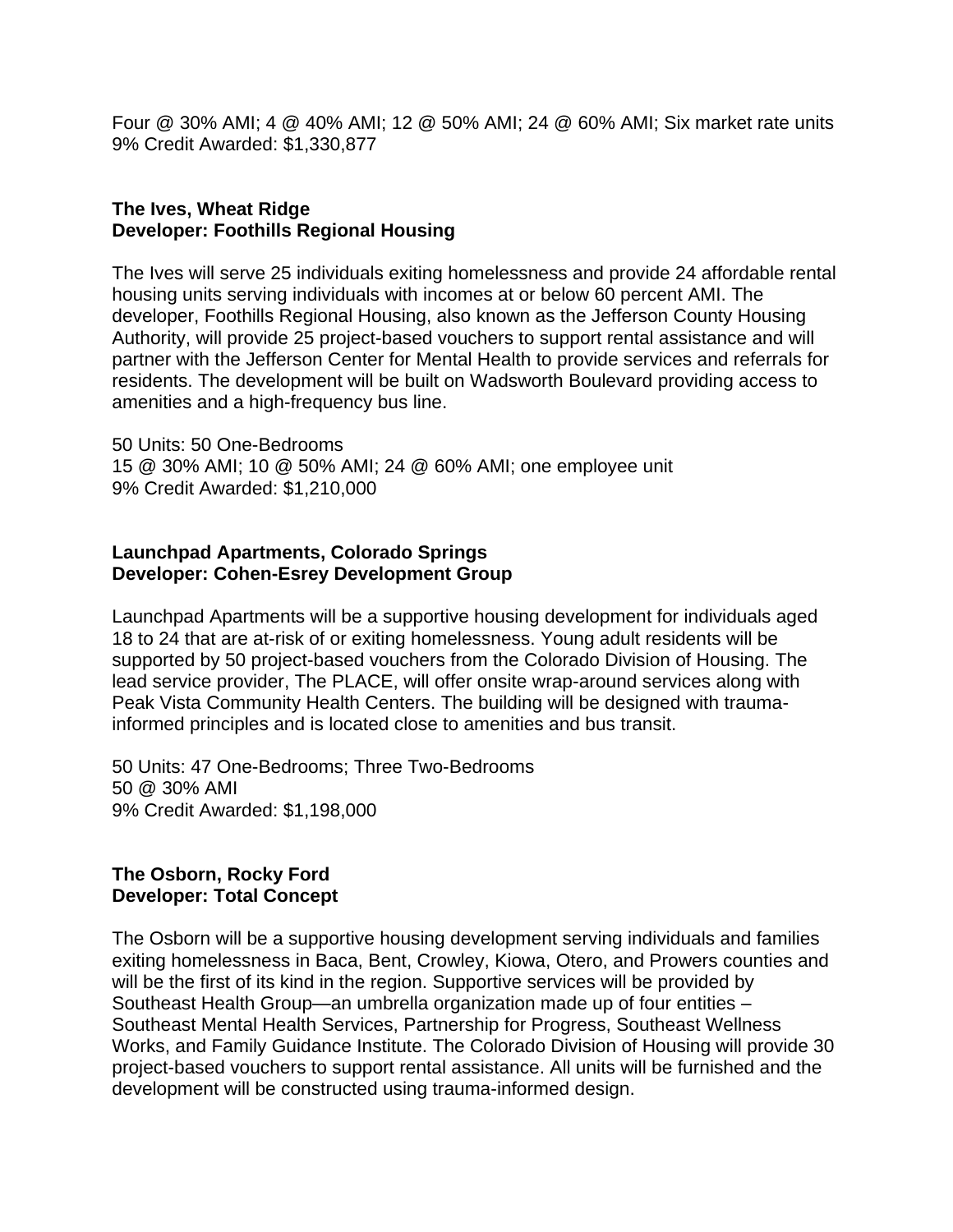30 Units: 24 One-Bedrooms: Six Two-Bedrooms Nine @ 30% AMI; 21 @ 60% AMI 9% Credit Awarded: \$930,000

#### **Puwagaan Kaan, Cortez Developer: The Piñon Project and Blueline Development**

Puwagaan Kaan, which means Healing Home in Ute, will be a culturally responsive, supportive housing development serving families exiting homelessness. Supportive services will be provided by The Piñon Project, Ute Mountain Ute Tribe, and Axis Health Systems. The trauma-informed design of the building will feature secure entry, indoor and outdoor community spaces, and space for onsite provision of services. The Colorado Division of Housing will provide 42 project-based vouchers to support rental assistance.

42 Units: 14 One-Bedrooms; 14 Two-Bedrooms; 14 Three-Bedrooms 42 @ 30% AMI 9% Credit Awarded: \$1,233,450

## **Residences at Dry Cedar Creek, Montrose Developer: RealAmerica Development LLC**

This development will serve individuals and families in Montrose. It will be built near amenities, bus transportation, and the recreation center and will utilize factory-built and prefabricated components. The City of Montrose is supporting the development financially and the Montrose County Housing Authority is providing six project-based vouchers to support rental assistance and abating property taxes.

60 Units: 12 One-Bedrooms; 36 Two-Bedrooms; 12 Three-Bedrooms Six @ 30% AMI; 21 @ 50% AMI; 27 @ 60% AMI; Six market-rate units 9% Credit Awarded: \$1,349,678

# **Silver Key Senior Apartments, Colorado Springs Developer: Silver Key Senior Services**

Silver Key Senior Apartments will be built on land owned by Silver Key Senior Services adjacent to their headquarter offices. Thirteen units will serve older-adult veterans exiting homelessness with Veteran's Assistance Supportive Housing (VASH) projectbased vouchers from the Colorado Division of Housing. Supportive services and other resident services will be provided by the developer and the Veterans Administration.

50 Units: 48 One-Bedrooms; Two Two-Bedrooms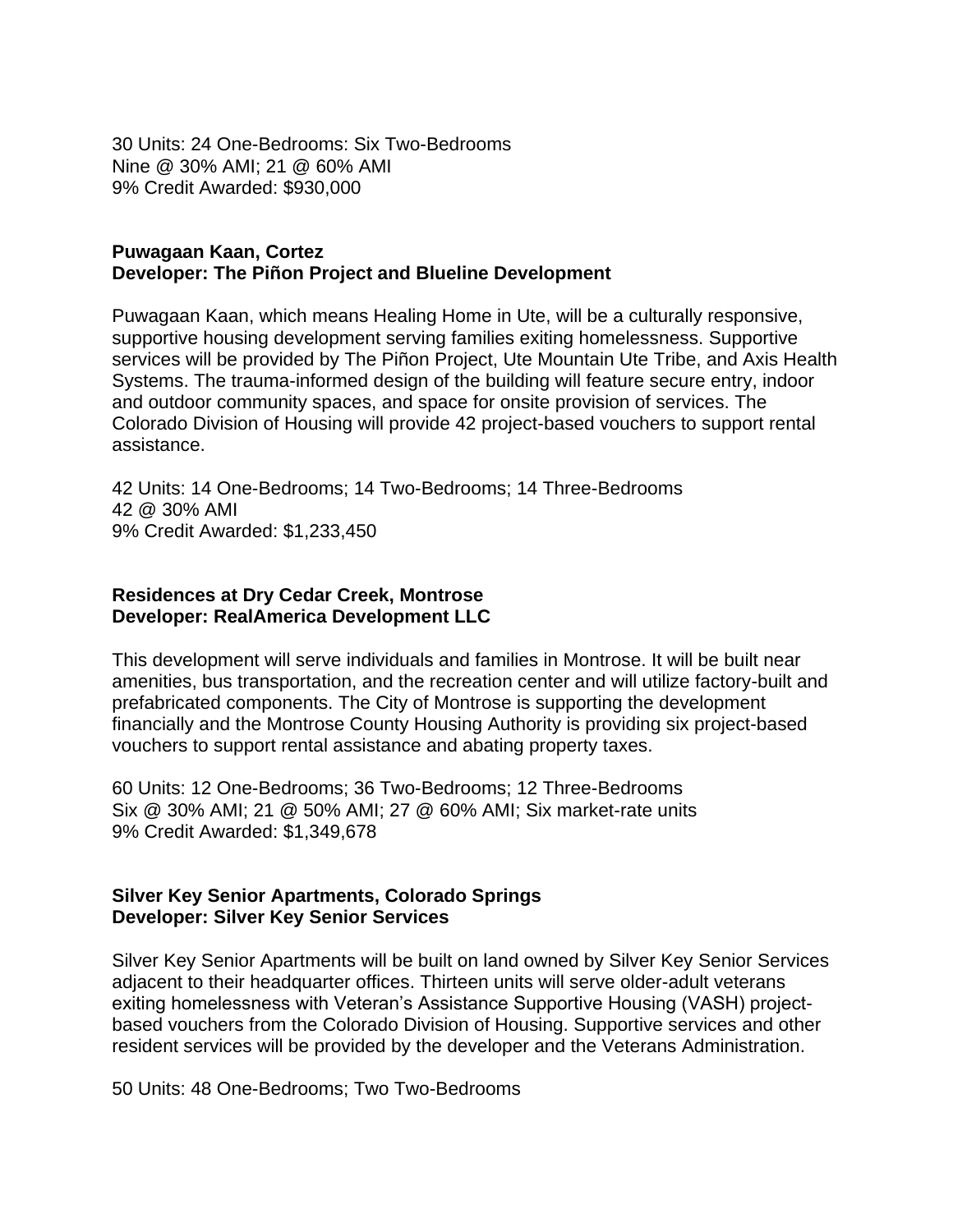13 @ 30% AMI; 10 @ 40% AMI; 13 @ 50% AMI; 14 @ 60% AMI 9% Credit Awarded: \$1,312,545

# **SP Crossing, Commerce City Developer: Nesbitt Development LLC and Brinshore Development**

SP Crossing will serve individuals and families with a range of incomes from 30 to 80 percent of AMI. The development is supported by a land lease from Urban Land Conservancy (ULC) as part of the Commerce City Community Campus (C4) hub for wellness and social and health services. The site has access to the N-line light rail station. RTD NECO passes will be provided for residents. The development is a joint venture between an experienced affordable housing developer and a developer pursuing Housing Tax Credits for the first time.

60 Units: Two Studios; 29 One-Bedrooms; 26 Two-Bedrooms; Three Three-Bedrooms Eight @ 30% AMI; 12 @ 40% AMI; 22 @ 50% AMI; Six @ 70% AMI; 12 @ 80% AMI 9% Credit Awarded: \$1,350,000

## **St. Stephen Apartments, Denver Developer: MGL Partners**

St. Stephen Apartments will serve older adults and be built in Denver's Central Park neighborhood in partnership with St. Stephen Missionary Baptist Church. Residents will have access to RTD NECO passes and the church will also provide transportation services. The infill site offers access to many amenities and additional parking will be shared with the church.

50 Units: 45 One-Bedrooms; Five Two-Bedrooms Five @ 30% AMI; 12 @ 40% AMI; 18 @ 50% AMI; 15 @ 60% AMI 9% Credit Awarded: \$1,255,389

## **Willoughby Corner Phase IA Senior, Lafayette Developer: Boulder County Housing Authority**

Willoughby Corner Senior will be an energy efficient, all-electric, net zero development serving older adults in a master-planned affordable rental and ownership community developed by the Boulder County Housing Authority. The City of Lafayette partnered to support the development with a land donation and funding. The developer will create a preference for income-qualified residents displaced by the Marshall Fire in Boulder County.

63 Units: 50 One-Bedrooms; 13 Two-Bedroom Seven @ 30% AMI; Seven @ 40% AMI; 24 @ 50% AMI, 25 @ 60% AMI